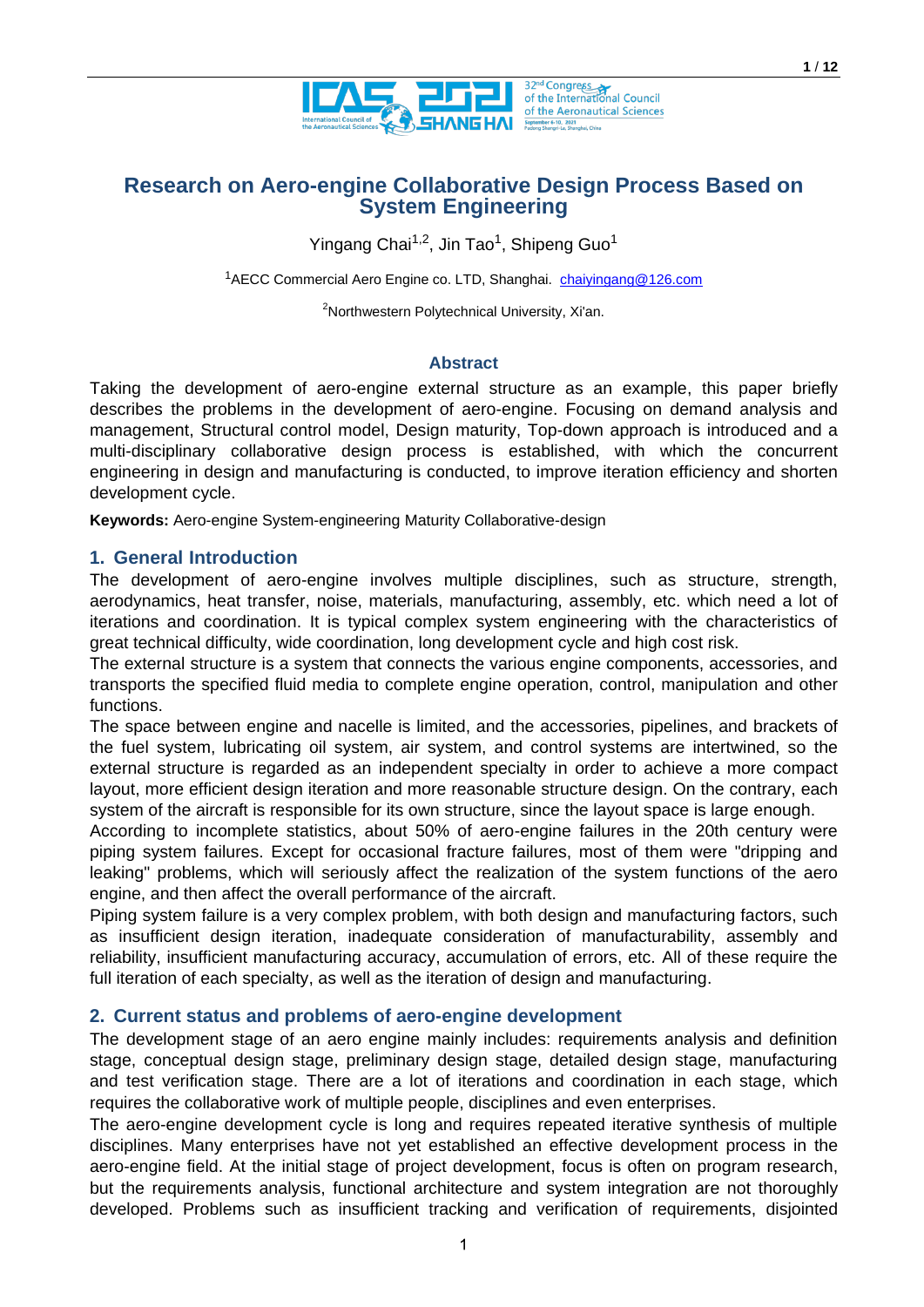design and manufacturing, and inadequate integration and coordination in the development process would lead to frequent changes even performance degradation, schedule delay, and increased costs in the later stages of project development.

The external structure have interfaces with each component or system. Any changes from components or systems will require the redesign of the external structure; on the contrary, external changes often affect other components.

The external structure design is at the end of the aero-engine design chain, which needs input from other components, especially the 3-D (three-dimensional) model of the engine for the space layout and detailed design. This results in the design of external structures starting much later than other components, and there is not enough time to carry out iterative optimization and reliability analysis, which ultimately affects the final configuration, and even the engine transfers to the next stage.

In addition, the design and manufacturing professions are not sufficiently connected in the process, the designers lack manufacturing experience, and there is no effective mechanism to ensure adequate coordination and communication. Therefore, many design problems are only found during the manufacturing stage, causing the drawing revision and even manufacturing difficulties, which seriously affect the development schedule and quality.

In order to solve the problems above, a model-based collaborative design process based on system engineering is establised, to strengthen demand analysis and management, realize topdown online collaboration, design-manufacturing concurrent engineering, timely iteration and tradeoffs for each profession, fully consider the needs of all stakeholders, thereby improving design efficiency and quality.

# **3. The Aero-engine development process based on system engineering**

## 3.1 Requirements-based interdisciplinary coordination and management

Systems engineering is an interdisciplinary study and a method of achieving a successful system. It focuses on defining customer needs and functional requirements in the early development stage, and it considers the overall problems and conducts comprehensive design and system effectiveness analysis after recording these requirements.

In the initial stage of product development, requirement acquisition and analysis is conducted to ensure the integrity of engine functions. Requirements of each component are identified through top-level system requirements decomposition, boundary definition, and functional analysis, and then cross-professional coordination follows.

Take the engine bleeding pipeline as an example. The seven-stage bleeding air of the HPC (highpressure compressor) mainly provides cooling air of the secondary guide vanes and blades, as well as the sealing air between the primary disc and the secondary disc. The air comes from the rear tip of the seven-stage guide vane of the HPC, then enters the air-collecting cavity at the end of the second guide of the HPT (high-pressure turbine) through the annular air collection cavity between the double-layer casings and the external air duct.

The main requirements identified are as follows. After the requirements are identified, the pipeline layout and structure design will be carried out, and the requirements changes and interface coordination will be continuously tracked throughout the whole life cycle of engine development.

| No.           | Requirements category             | Requirements example                                                                                                                                                                 |
|---------------|-----------------------------------|--------------------------------------------------------------------------------------------------------------------------------------------------------------------------------------|
|               | <b>Functional Requirements</b>    | Air duct connecting the seven-stage gas collecting<br>chamber of the HPC to the gas collecting chamber of the<br>HPT; Required pipe diameter, medium temperature,<br>medium pressure |
| $\mathcal{P}$ | Performance requirements          | Minimum leakage, can withstand thermal expansion,<br>vibration, tolerance accumulation due to manufacturing<br>and installation tolerances                                           |
| 3             | Interface requirements            | Interface position, interface type and interface standard of<br>the pipeline connection end                                                                                          |
|               | <b>Environmental requirements</b> | Vibration environment, ambient temperature distribution                                                                                                                              |

#### Table 1 – Definition of aero-engine external structure requirements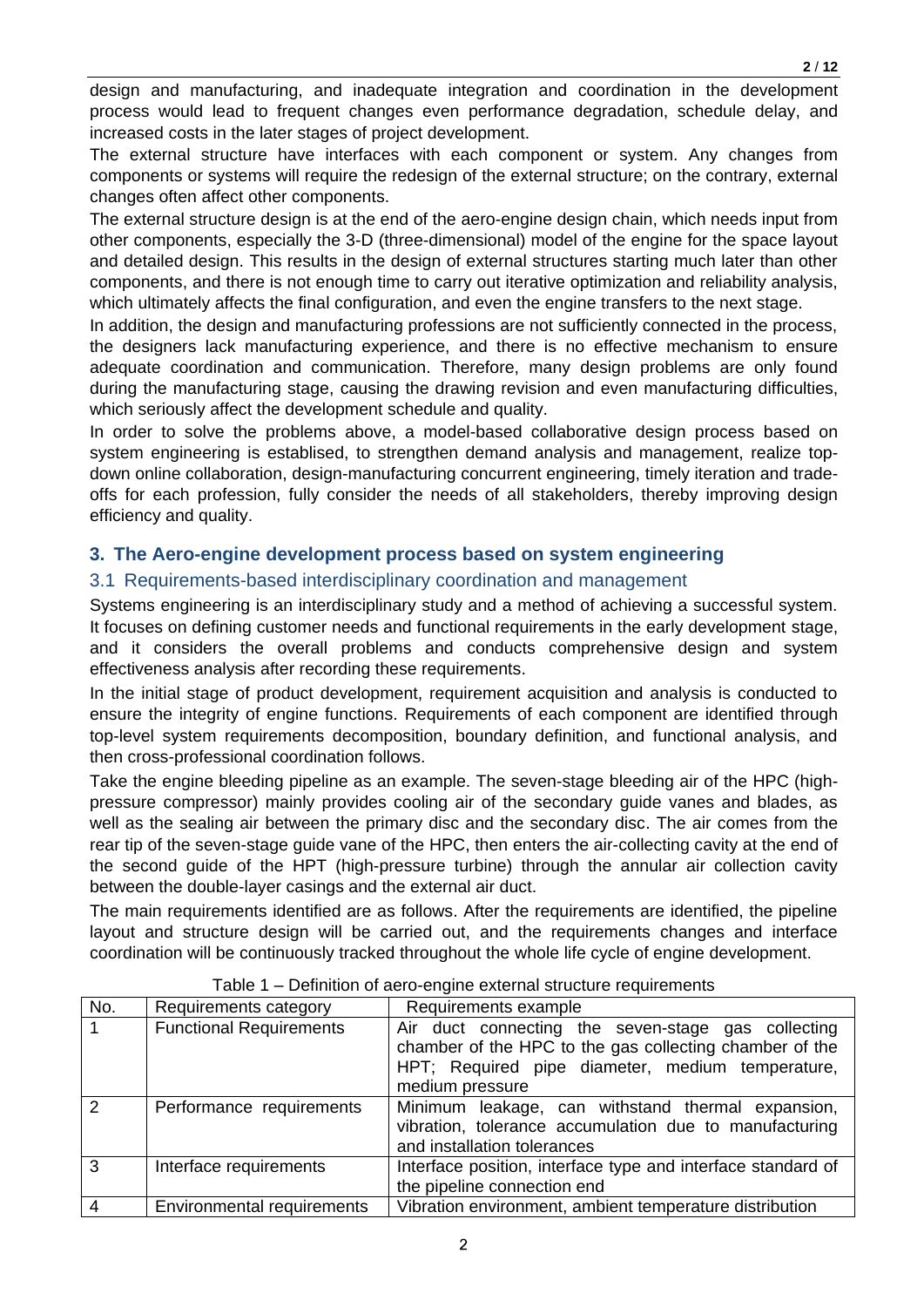| -5 | <b>Physical requirements</b> | size limitation (gap with other systems), weight           |  |  |  |
|----|------------------------------|------------------------------------------------------------|--|--|--|
| 6  | Strength requirements        | Vibration, pressure, fireproof, material properties        |  |  |  |
|    | Other requirements           | Manufacturability, assembly, maintainability, reliability, |  |  |  |
|    |                              | economy                                                    |  |  |  |

# 3.2 Model-based online collaborative design

The traditional engine development process starts from the scheme design. The preliminary layout of the whole engine is established in the form of 2-D (two-dimensional) drawings, including the rotor support scheme, the load-bearing frame scheme, the accessory layout, etc., and the interface and preliminary boundary size requirements of each component are clarified in the conceptual design stage. Afterwards, the design of each component is carried out, and the whole engine scheme is completed after several iterations.

In the preliminary design stage, technical design is carried out based on the results of the whole machine scheme. Tasks that need to be completed include the cold and hot state analysis of the whole machine, the calculation of the dimensional chain, and the definition of dimensional tolerances, and finally it forms the overall 2-D engine coordination diagram and component diagram for the development of detailed design.

In the detailed design stage, each component determines the processing dimensions and tolerances, materials, surface treatment, manufacturing inspection and other requirements of all parts for manufacturing based on strength analysis and dimensional chain analysis.



Figure 1 – Traditional 2-D-diagram-based development process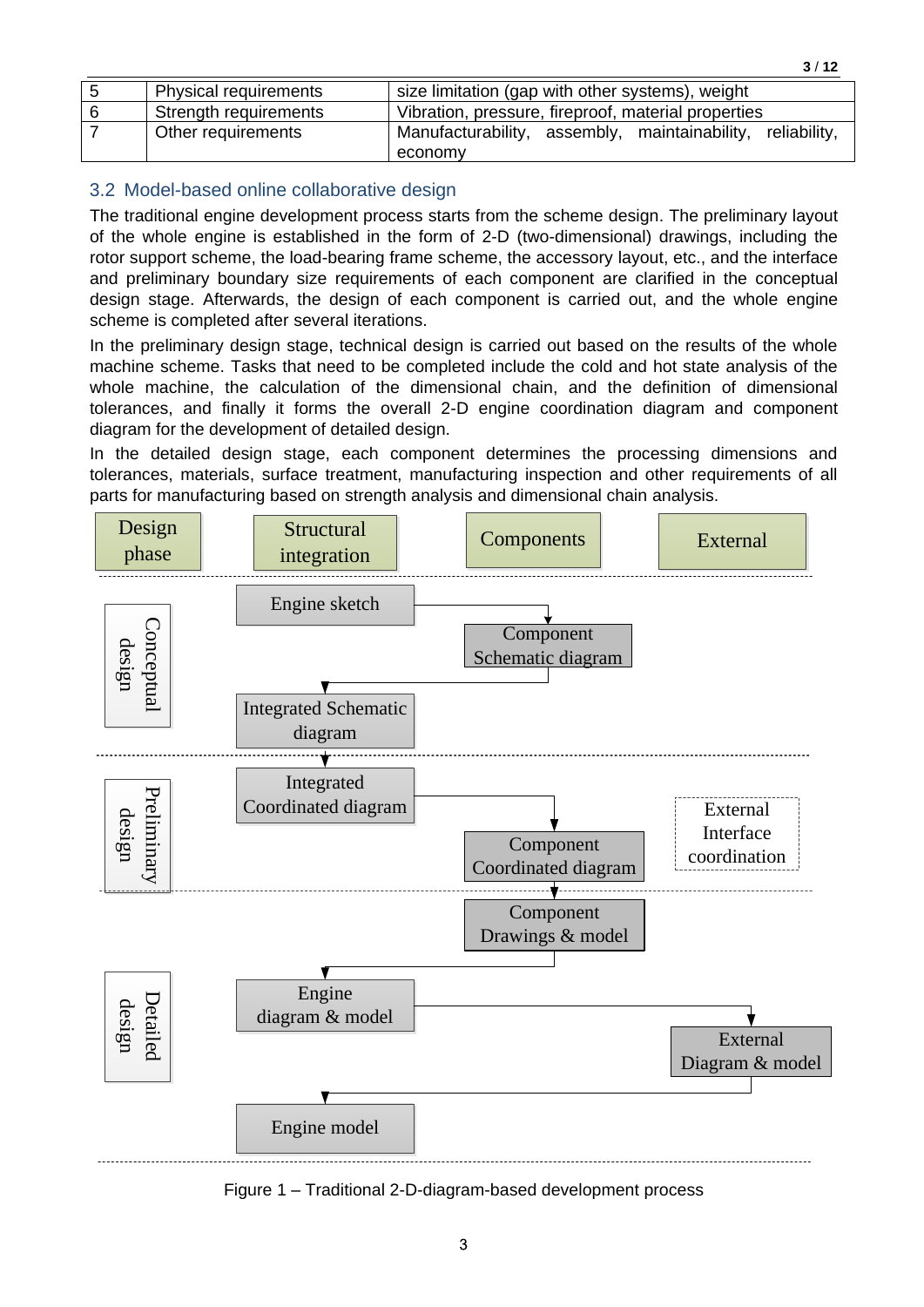The traditional design process is shown in the following figure 1. The integration and component iterations are mainly serial, based on 2-D interface diagrams, assisted by 3-D models.

Due to the different focus of expression, it is generally impossible to directly apply the part design drawing to the integration drawing, and it is necessary to find and redraw the relevant information; on the contrary, each component cannot directly apply the information in the integration interface diagram to the component interface diagram, so there are different data sources and the design iteration cycle is long.

Since the 2-D diagram cannot express the 3-D interface information in detail, the coordination results based on the 2-D diagram in terms of interference and spatial orientation evaluation will be frequently changed in subsequent designs.

As the design process shows, during most of the preliminary design stage and the detailed design stage, the External engineer can only carry out the interface coordination, but cannot officially start the accessory layout and the 3-D routing of the pipeline.

Unlike compressors, combustion chambers and other rotating body structures, 2-D drawings can be used to conveniently express design information, aerodynamic evaluation, and strength calculations; the External requires a 3-D model to carry out spatial orientation evaluation, interference inspection, strength evaluation, assembly analysis, etc. because the pipelines and brackets are intertwined in space.

Since the 3-D model of the whole machine can only be provided in the detailed design stage, the components are usually almost finalized when the external design starts, and the time left for the external design is very tight.

When the interface needs to be changed for optimization, the components usually have already started the verification test, and the cost of change is very high, which affects the freezing of the whole engine model. In many cases, the non-ideal engine configuration is transferred to the next stage, resulting in poor assembly, maintainability and reliability.

In order to improve the efficiency and quality of iterations, it is necessary that each component, especially External, can carry out designs, iterations and evaluations in parallel based on the 3D model.

Different from traditional design, online collaborative design means that technicians of different professions can carry out designs in parallel on the same platform and based on the same model for real-time interaction.



Figure 2 – Model-based online collaborative design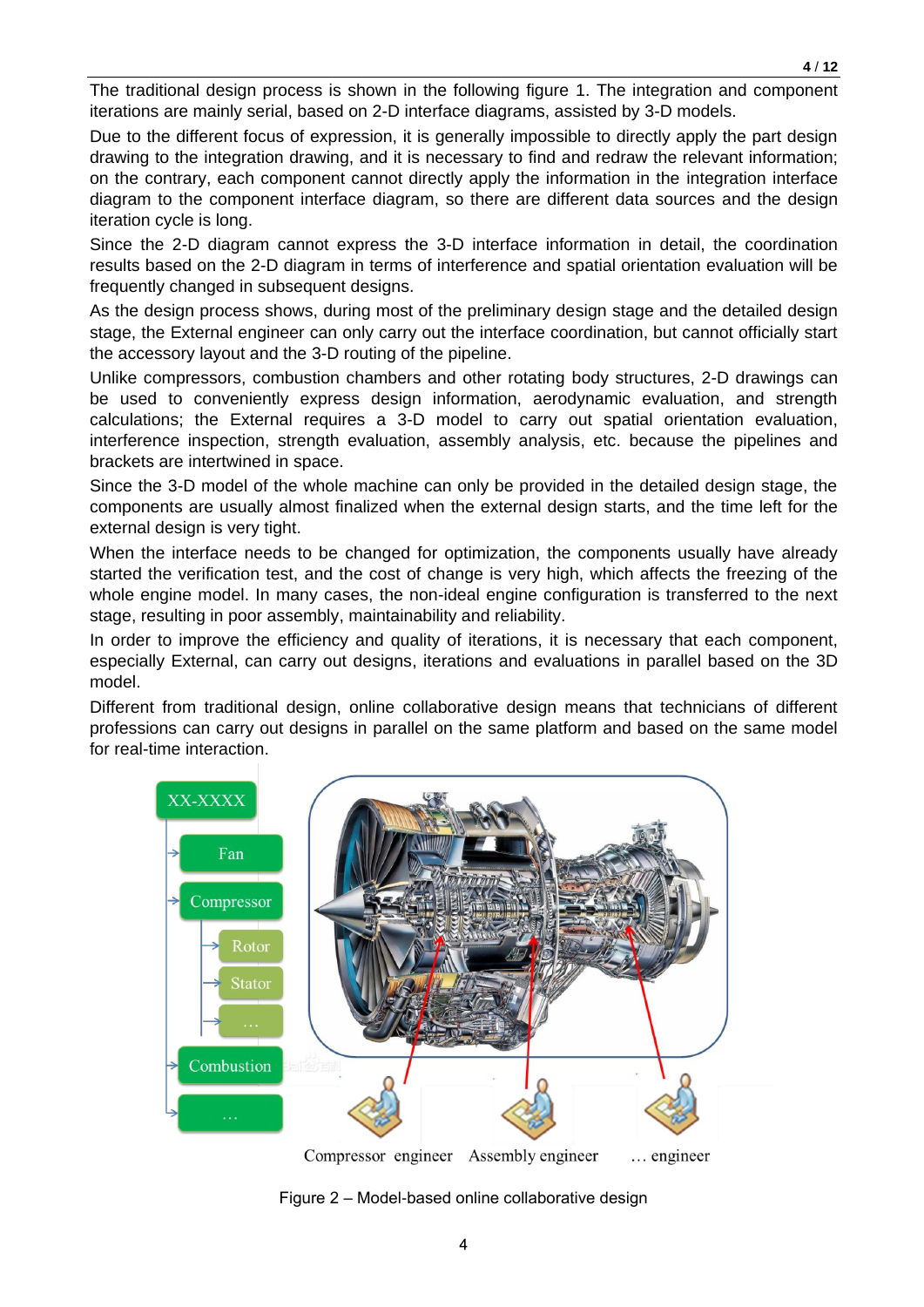The development of full 3-D digital technology also provides technical conditions for "model-based design" to replace "2-D drawing-based design". MBD (Model Based Definition) technology integrates the geometric structure design information (geometric model, size), production process manufacturing information (geometric tolerance) and product attribute management information. Using it as the only data source in the entire product development process can achieve a high degree of integration of design, process, manufacturing, inspection and other disciplines.

The model-based online collaborative design process is shown in the following figure 3. The conceptual engine model is established by structural integration designer. Based on this conceptual model, structural designers of each component conduct structural iteration, interface refinement and model improvement. The entire design process is simplified into a continuous updating process of the same model, from concept to detail. It reduces the mistakes and omissions caused by poor communication between components (and within components), and improves the design efficiency and quality. The serial design process becomes parallel design process, and traditional data distribution changes into data access, ensuring the uniqueness of the design data.

In the conceptual design stage, based on the component gas flow path and interface, the engine coordinate system and the component coordinate system are established to form the shape of the component and the main part.

Based on the scheme design of each component, the engine layout, the basic outline dimensions, and the preliminary structure scheme of each component are formed, including the preliminary scheme of the load-bearing system, the layout scheme of the accessory, and the main structure forms of the components, etc.

In the preliminary design stage, based on the technical design and strength evaluation of each component, the component structure scheme, outline size, assembly relationship, main part shape and materials are determined, such as the stator connection scheme, the engine assembly and size.

In the detailed design stage, based on component structure refinement, strength analysis, dimensional chain calculation, the interface type and size, as well as the precise shape, material, dimensional tolerance, surface treatment, manufacturing inspection requirements of all parts would be completed.

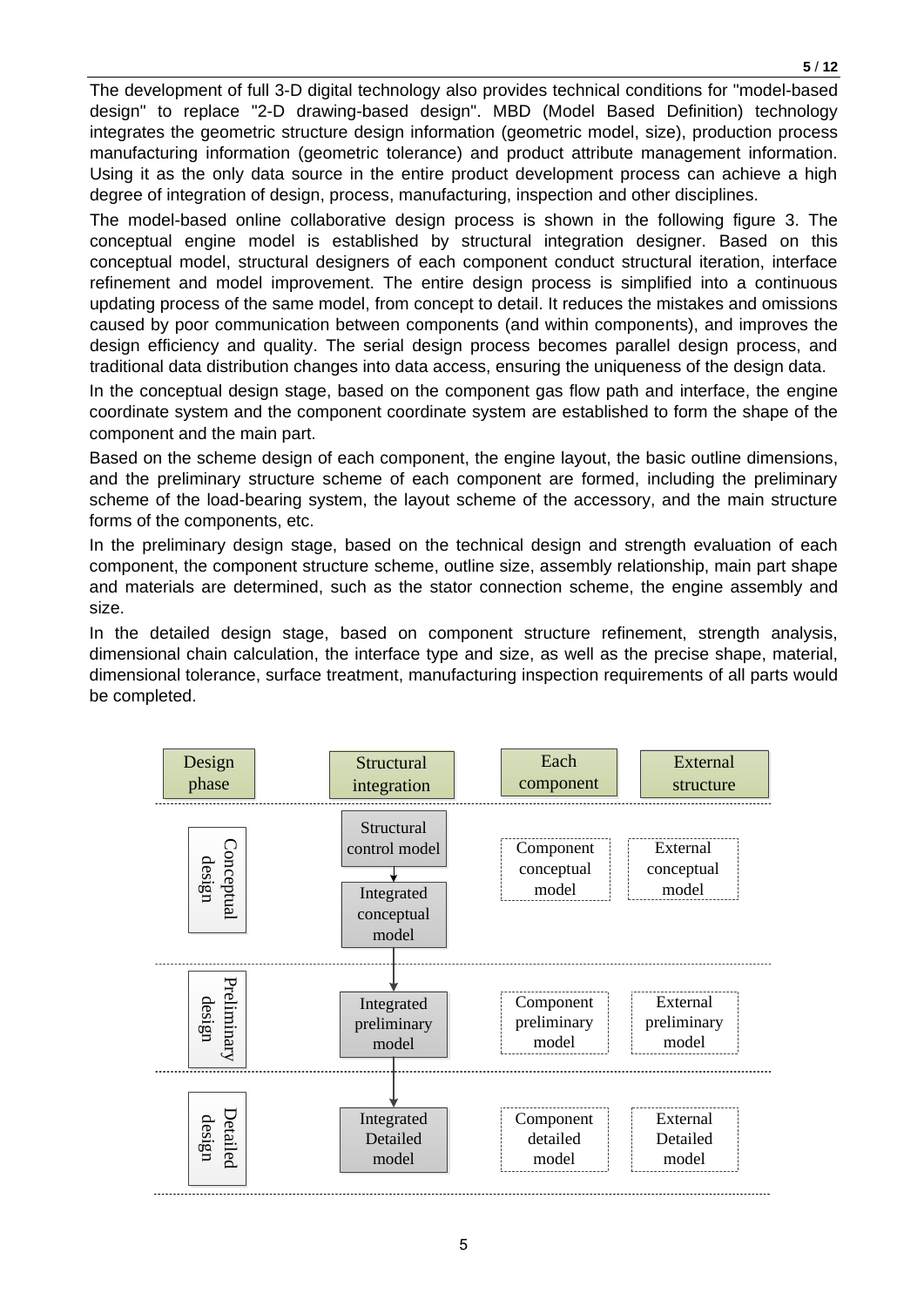#### Figure 3 – Model-based online collaborative process

In order to support the up-down structural design, the aircraft skeleton model is used for reference, and the engine control model is introduced to control the interface between each component.

The structure of aero-engines is complex, and there are a large number of geometric relationships between components and parts. Often the change of one model affects several nearby models, and the single parametric definition of the model cannot meet the need for changes in the associated structure caused by the iteration of the design process. Through the establishment of Control Model, the relevant influence and constraints of the upstream design requirements on the downstream design can be realized, and the requirements can be transmitted quickly and accurately.

The control model mainly describes information such as the datum, spatial position, important installation position and partial profile of the key components, serving as the basis for the design and positioning of the component model. It can be geometric elements such as points, lines, surfaces, or topological elements such as points, edges, and surfaces extracted from entities, or entities, depending on specific needs.

With top-down approach, the control model is established and maintained layer by layer by the integral and component engineers. The lower-level control model associates the upper-level control model with the necessary decomposition, and finally and finally controls the associated changes. With the control model to control components boundaries, installation locations, and space occupation, all models are controlled by the engine functional requirements, and the risk of errors and conflicts with adjacent parts is significantly reduced.



Figure 4 – Control model based up-down collaborative process

Taking the pipeline design as an example, the process of model-based online collaborative design is described.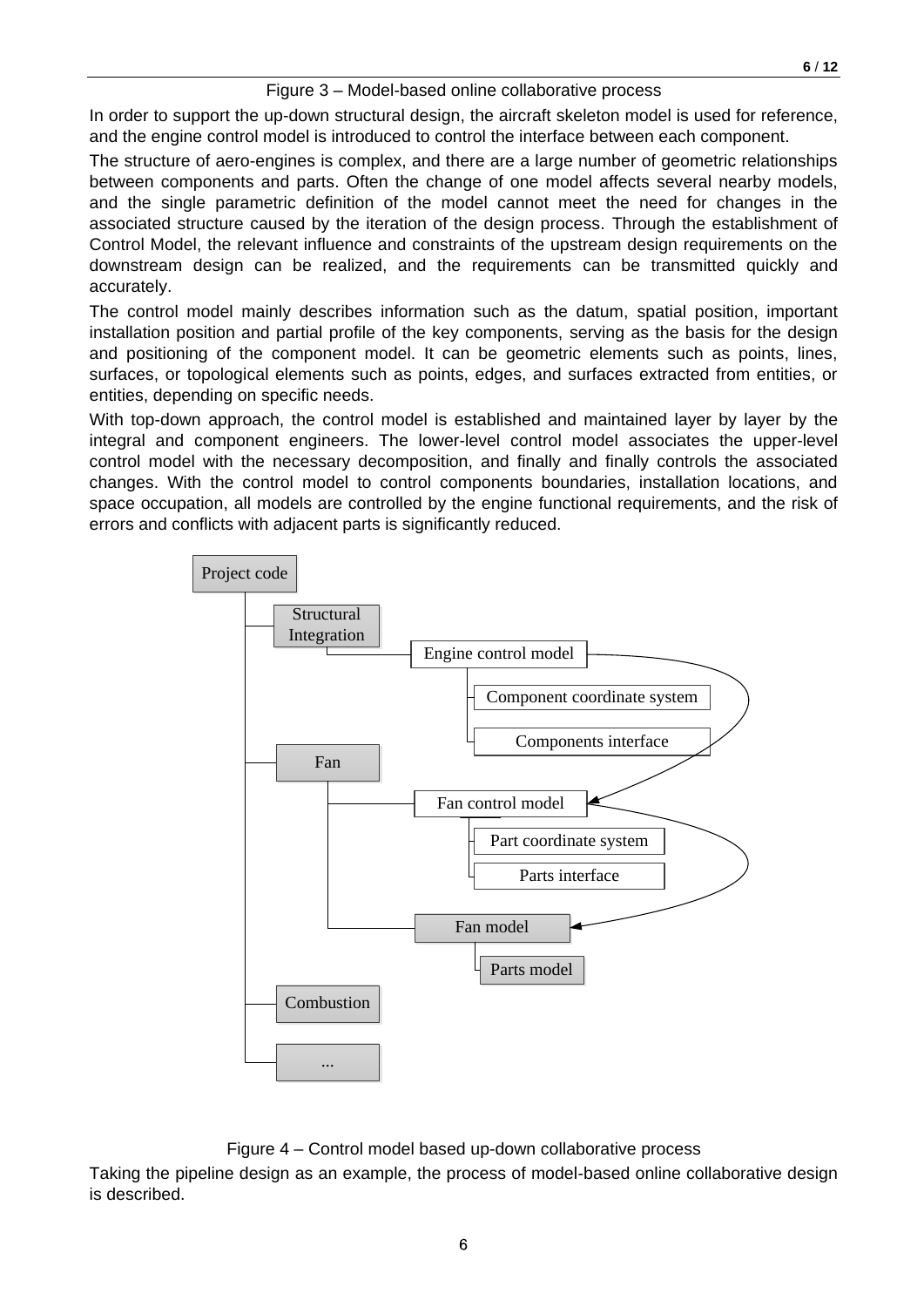In the conceptual design stage, the coordinate system of the external is established, which inherited from the coordinate system of the engine.

According to the design input from the air system, the routing path of the air system pipeline can be determined to complete the pipeline layout. As shown in Figure 5, the red pipeline is the sevenstage bleeding air pipeline. The next step is to determine the sealing scheme. Due to the high temperature of the medium, a metal sealing structure is adopted for the air pipeline. Considering reliability and economy, we choose mature standard parts. Some parameters of the sealing parts are as follows:

- 1) Material: Inconel 718 (AMS5596);
- 2) Dimensions: the free thickness of the gasket x;
- 3) Leakage rate: according to the working pressure, the leak rate is required to be no more than y;
- 4) Compliance verification test: sealing ring life test, sealing performance test (compression rebound curve, leakage rate)





Figure 5 – Conceptual design of air system pipeline

In the preliminary design stage, according to the envelope and interface information, the enginelevel control model is completed, as shown in Figure 6. The component-level control model (external control model) waves interface information from the engine-level control model to constrain the pipeline. According to the interface information in the external control model, we can position and complete detailed design of the interfaces at both ends of the pipeline.

After the pipeline design is completed, it is necessary to carry out iterations with the strength team and the assembly team to determine the basic configuration and carry out manufacturability analysis (see section 3.3 for details).

Strength analysis mainly includes: pipeline static pressure analysis, modal analysis, frequency response analysis, etc. In addition, due to the high ambient temperature, it is necessary to carry out thermal stress analysis to evaluate low-cycle fatigue life based on information such as the temperature load of the pipeline components, the thermal expansion of the casing, and the pipeline pressure load.

It is important to note that the strength analysis needs to consider the influence of processing (tube wall thickness reduction) and assembly error (assembly stress). If the strength analysis does not meet the requirements, it is necessary to change the pipeline direction or add the compensation design.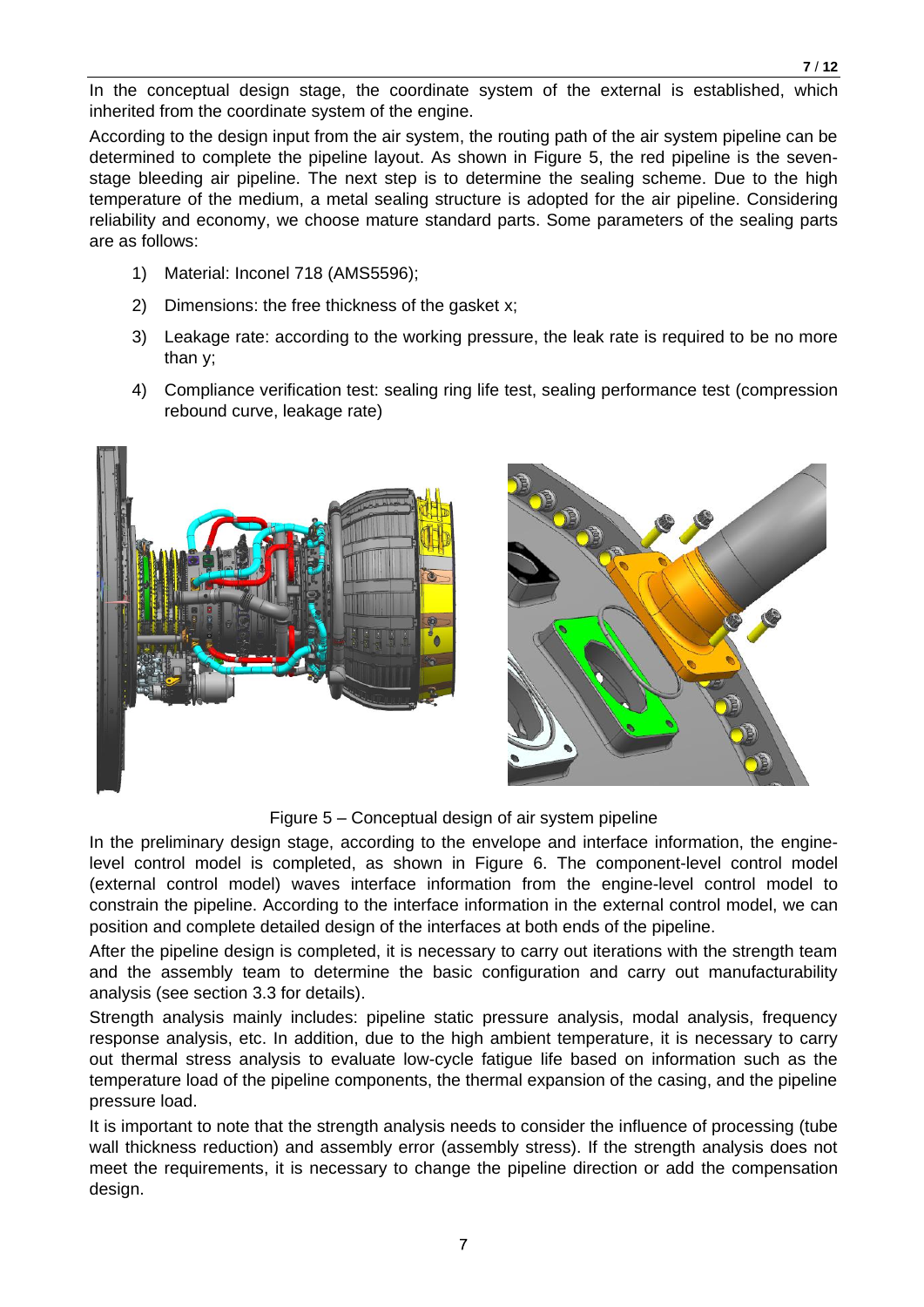

Figure 6 – Preliminary design of air system pipeline

In the detailed design stage, according to the iterative results of assembly analysis, strength evaluation, and manufacturability analysis of all components, the position and tolerance of the interface are determined in the engine-level External control model, as shown in Figure 7. The External engineer complete the structural model according to the updated External control model, complete the PMI marking of the components and parts, and release the design status.



Figure 7 – Detailed design of air system pipeline

# 3.3 Maturity-based design and manufacturing Concurrent Engineering

Maturity refers to the degree of completeness of the product, which reflects the degree of detail and completeness of the product information at different stages, and facilitates the development of all cross-professional and cross-enterprise collaborative work before the processing and manufacturing stage.

Aero-engines have complex structures, numerous parts, diverse processing techniques, and lots of suppliers. Insufficient coordination between design and manufacturing, leads to inadequate consideration of process issues at development stage. Many design problems are only found during the manufacturing stage, resulting in modification and even manufacturing difficulties, which seriously affects project schedule and cost.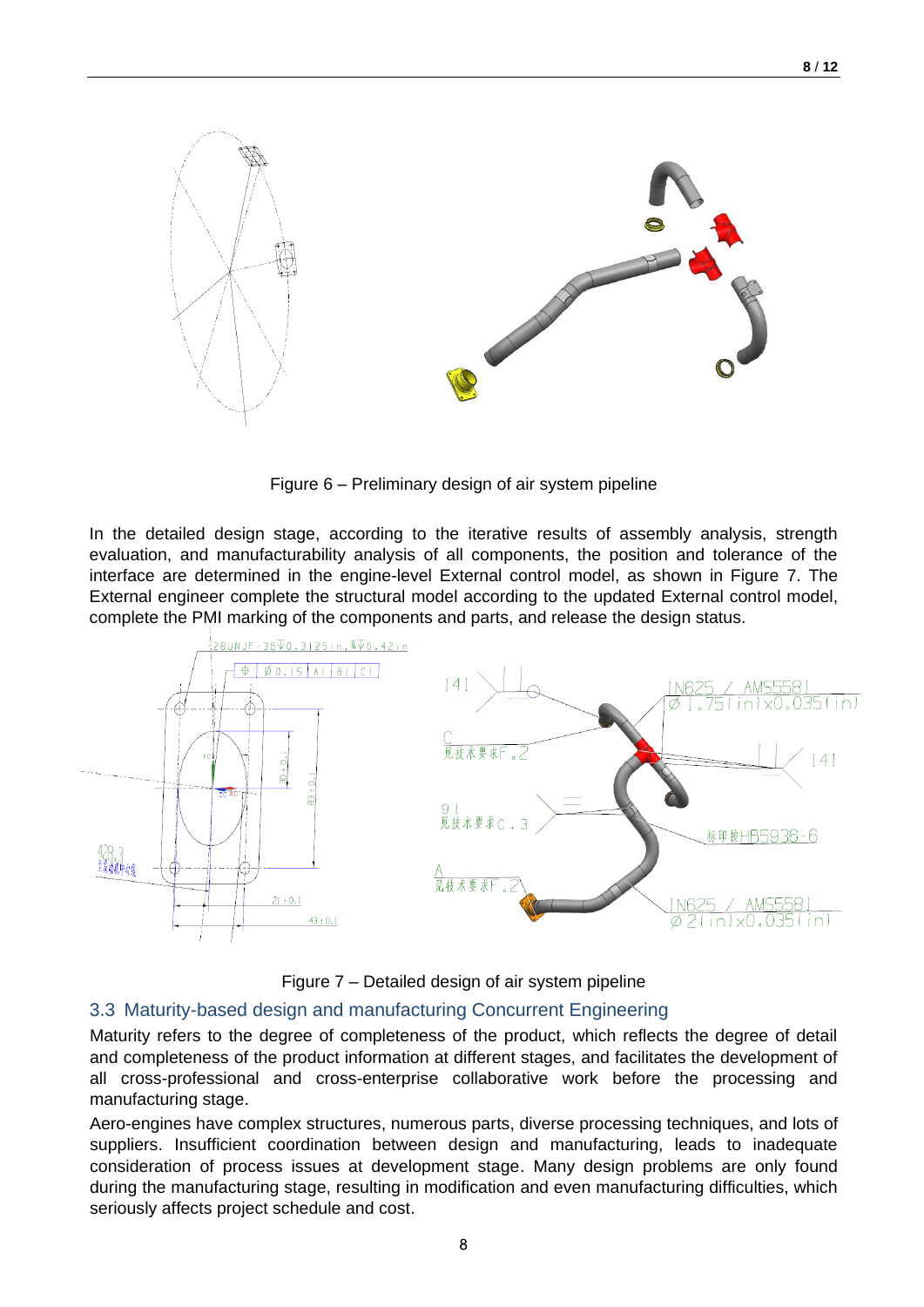Collaboration between design and manufacturing is very critical for aero-engine development. Design and manufacturing collaboration is mainly based on the idea of concurrent engineering, which allows process designers to participate in structural design as early as possible. Process designers and structural designers work together based on product maturity to achieve manufacturing-oriented design and advancement of process preparation.

Design-manufacturing collaboration mainly includes two aspects: on the one hand, process personnel participate in the product design to ensure that the feasibility and rationality of the process are fully considered at the beginning of product design, and key technical research is carried out when necessary; on the other hand, it is a preparation for manufacturers to understand design ideas as early as possible and start manufacturing in parallel.

On the one hand, there should be process personnel in the design team to provide process support, assisting structural designers to optimize the craftsmanship of products, and finally realize manufacturing-oriented design.

On the other hand, manufacturers can make necessary preparations in advance according to different product maturity, rather than waiting for the final release of design drawings.



## Figure 8 – Maturity-based design and manufacturing Concurrent Engineering

The collaborative process of design and manufacturing based on maturity is shown in Figure 8. In the conceptual design stage, the designer completes the conceptual model (M1) according to the product requirements, which mainly includes the following information: the general direction of the external pipeline, the material range of the parts, surface treatment requirements, pipeline sealing structure, pipeline thermal compensation scheme, etc.

For the conceptual model (M1), the manufacturing supplier inspects the production line of the factory to confirm whether the equipment capacity, the heat treatment line, the welding capacity, or other special process capability can meet the design requirements, and carry out the process research according to the actual situation.

In the preliminary design stage, the designer complete the detailed design based on the interface refinement and strength evaluation, and establish a preliminary model (M2), including precise shapes, materials, dimensional tolerances, etc.

Manufacturing process personnel need to complete machinability analysis, processing difficulty analysis, and process plans: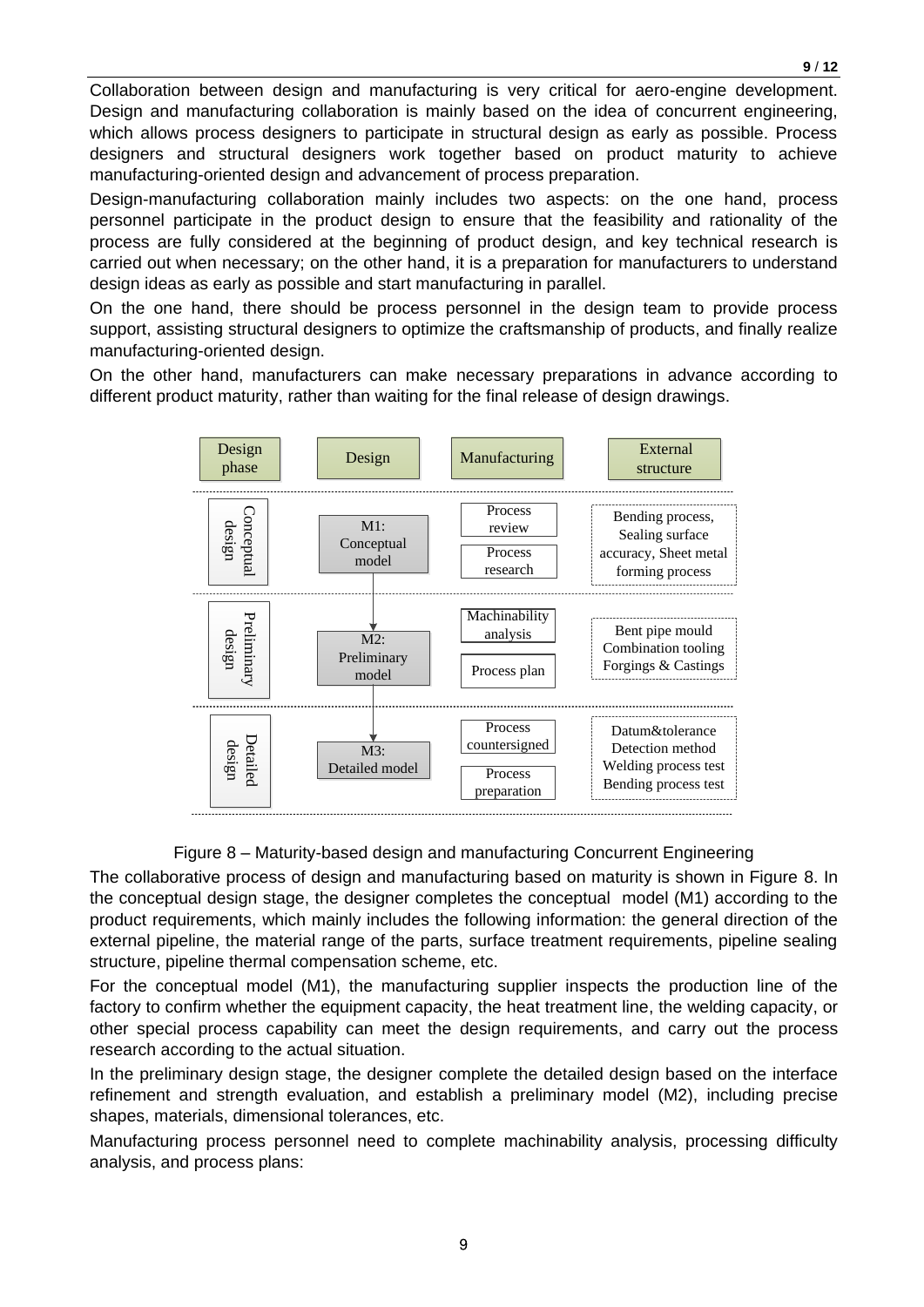- 1) Machinability analysis: including the size and consistency of the pipe bending radius, the length of the straight section, the processing plan of the casting and forging, and the processing cycle;
- 2) The main process of components: is there a need for molds, forgings and castings, special processes, whether combined processing is required;
- 3) Purchasing plan preparation, cycle estimation, assembly preparation, preliminary process planning;

In the detailed design stage, the designers complete and release the PMI model. The manufacturer s carry out the process countersignature, MBOM establishment, raw material procurement, detailed preparation of process regulations, tooling design and process verification tests.

Also take the pipeline as an example, collaborative process of design and manufacturing based on maturity is described in Table 2.

| Design stage                | Design/ Maturity                                                                                                                                                                                                                                                                                                                                                                                                                                                                                                                                                                                                                                                                                                                                                                 | Manufacturing                                                                                                                                                                                                                                                                                                                                                                                                                                                                                                                                                                                                                                                                                                                     |
|-----------------------------|----------------------------------------------------------------------------------------------------------------------------------------------------------------------------------------------------------------------------------------------------------------------------------------------------------------------------------------------------------------------------------------------------------------------------------------------------------------------------------------------------------------------------------------------------------------------------------------------------------------------------------------------------------------------------------------------------------------------------------------------------------------------------------|-----------------------------------------------------------------------------------------------------------------------------------------------------------------------------------------------------------------------------------------------------------------------------------------------------------------------------------------------------------------------------------------------------------------------------------------------------------------------------------------------------------------------------------------------------------------------------------------------------------------------------------------------------------------------------------------------------------------------------------|
| Conceptual<br>design stage  | M1: Conceptual model<br>1)<br>Design plan: the bleed<br>air<br>pipeline adopts tube bending,<br>sheet metal butt welding and<br>fusion welding technology.<br>Part<br>material:<br>tube<br>2)<br>blank<br>material UNS N06625 or UNS<br>S321, 2in<br>outer<br>diameter,<br>0.028in<br>0.035in<br>wall<br>or<br>thickness;<br>3)<br>Surface treatment: no need for<br>passivation, fluorescence, heat<br>treatment;<br>4)<br>Sealing scheme: the pipeline<br>and casing are<br>sealed with<br>metal gaskets;<br>The pipeline adopts a large<br>5)<br>bending<br>thermal<br>angle<br>for<br>compensation<br>(90)<br>degree<br>bend);<br>6) Special process plan (none,<br>6)<br>the bending radius is estimated<br>to be 2D, the pipeline length is<br>estimated to be 1.5 meters) | Process review, process research,<br>and production line evaluation:<br>1)<br>Equipment capacity (CNC pipe<br>bender can process 625 and 321<br>pipe fittings);<br>2)<br><b>No</b><br>surface<br>treatment<br>requirements;<br>The production line is capable of<br>3)<br>metal<br>forming,<br>sheet<br>pipe<br>bending, component welding and<br>testing capabilities;<br>AS1895 flange welding requires a<br>4)<br>flatness of 0.1, and the factory<br>has welding ability (notes for<br>processing sealing parts);<br>There is no special process, the<br>5)<br>overall<br>pipeline<br>shape<br>is<br>guaranteed by tooling, and the<br>tooling is checked. There is no<br>problem with the 2D bending of<br>the 2in pipeline; |
| Preliminary<br>design stage | M2: Preliminary model<br><b>UNS</b><br>1)<br>Conduct:<br>N06625,<br>φ2inX0.035in, φ1.75inX0.035in;<br>bending radius: 2D<br>Tee: sheet metal material UNS<br>2)<br>N06625;<br>3)<br>Joints: rectangular flange, round<br>flange<br>4)<br>Sealing:<br>$C$ -ring<br>metal<br>seal,<br>metal E-ring seal                                                                                                                                                                                                                                                                                                                                                                                                                                                                            | Machinability analysis, process<br>plan formulation<br>Pipeline<br>1)<br>manufacturability<br>2D,<br>(bending<br>radius<br>straight<br>section<br>100mm,<br>bends,<br>5<br>equipment<br>capacity<br>meets<br>requirements)<br>2)<br>Component<br>process<br>(bending,<br>sheet metal forming, welding, X-<br>hydraulic<br>test,<br>shape<br>ray,<br>correction, etc.)<br>3)<br>Part<br>manufacturability<br>(mechanical processing,<br>non-<br>forging castings)<br>4)<br>Estimated processing cycle (4                                                                                                                                                                                                                           |

# Table 2 – Example of collaborative process of design and manufacturing based on maturity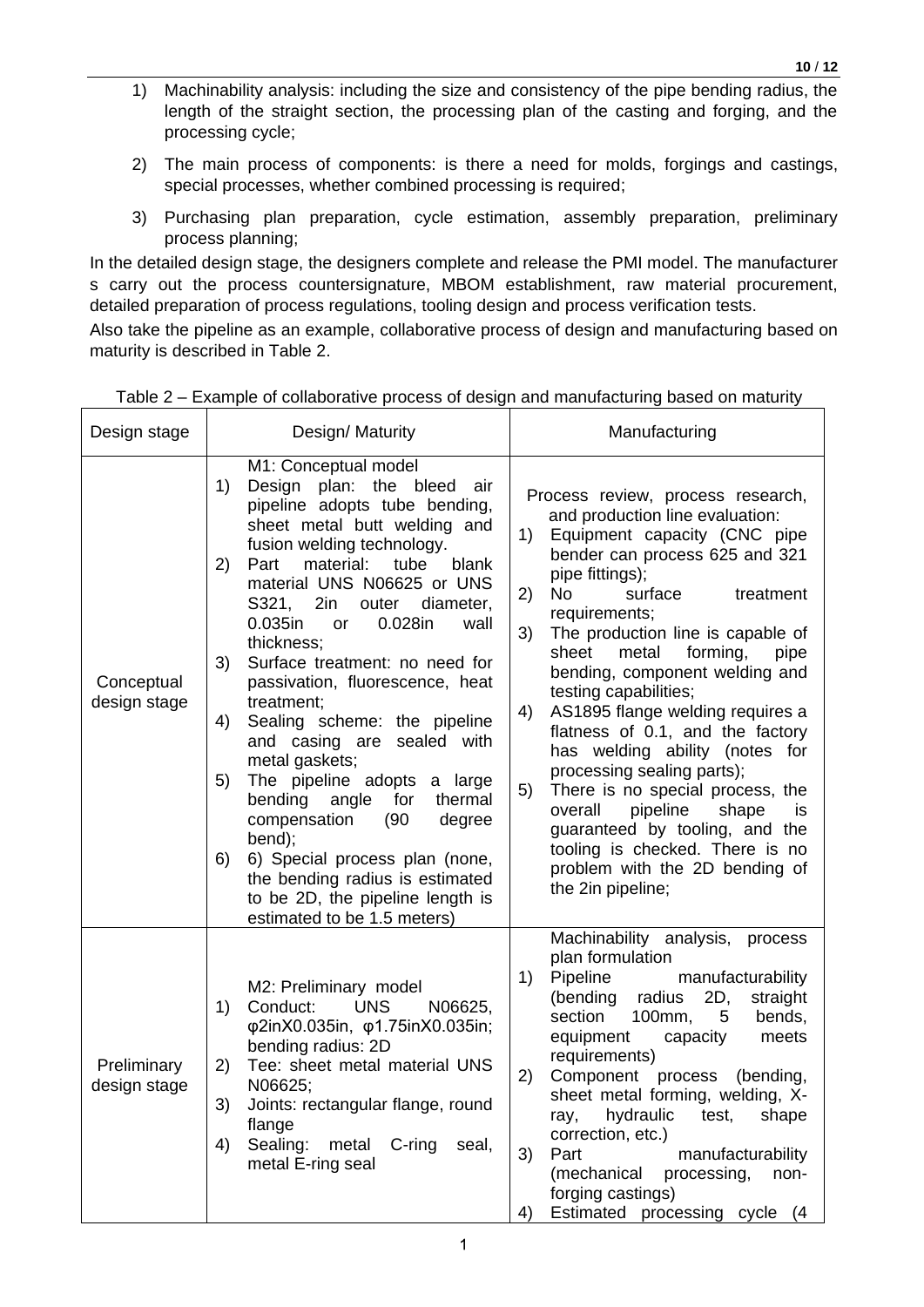| Design/ Maturity<br>Design stage |                                                                                                                                                                                 | Manufacturing                                                                                                                                                                                                                                                                                                                                               |
|----------------------------------|---------------------------------------------------------------------------------------------------------------------------------------------------------------------------------|-------------------------------------------------------------------------------------------------------------------------------------------------------------------------------------------------------------------------------------------------------------------------------------------------------------------------------------------------------------|
|                                  |                                                                                                                                                                                 | weeks for parts processing, no<br>special technology, 2 weeks for<br>material procurement, 4<br>raw<br>weeks for component processing,<br>and estimated total cycle time of<br>10 weeks)                                                                                                                                                                    |
| Detailed<br>design stage         | M3: Detailed<br>(PMI<br>model<br>model)<br>Technical requirement F.2<br>1)<br>Technical requirement C.3<br>2)<br>3)<br>Processing requirements<br>Inspection requirements<br>4) | Process<br>countersignature,<br>process preparation work<br><b>MBOM</b> construction;<br>1)<br>2)<br>Preparation of<br>material<br>raw<br>procurement quota;<br>Tooling mold design;<br>3)<br>Preparation<br>4)<br>of<br>process<br>specifications (bending<br>process<br>test, welding process test);<br>Product<br>scheduling<br>5)<br>and<br>processing; |

With concurrent engineering based on model maturity, design and manufacturing engineers can fully communicate with each other. New process requirements would be identified in time and the processing difficulties would be solved as soon as possible. It will significantly save development cycle, reduce project risk, and improve processing efficiency.

## **4. Conclusion**

In order to solve problems of aero-engine development, a model-based collaborative design process is established. This process is based on MBD method, Structural control model, Top-down approach and maturity-based design and manufacturing concurrent engineering.

Through the initial application, the design iteration efficiency can be significantly improved and the development cycle can be shortened.

## **References**

- [1] INCOSE. *Systems Engineering Handbook*. 4th edition, John Wiley & Sons In, 2015.
- [2] Li J, Qiu M-X, Su Y-Y, Tian J, Lyu C-G. Research on application of MBD technology in Aeroengine. Design. Journal of Aeroengine, No. 1, pp 32-35, 2015.
- [3] Tao J. Application of MBD relational design method in cooperative design of Aero-engine structure. Mechanical and Electrical Information, Vol. 18, pp 95-99, 2016.
- [4] Bai Y-H, Liang K, Zhou S, Hou, Z-B. Research on the cooperative association of aircraft design and manufacturing based on MBD. Aeronautical Manufacturing Technology, Vol.18, pp 38-44, 2015.
- [5] Chen L, Zhou M, Cheng X-Y. Research on aero-engine interface definition method based on MBD technology. Mechanical and Electrical Information, Vol.21, pp 84-86, 2017.
- [6] Zhang Y-J. Study of construction method for commercial aero-engine design and manufacturing based on MBD. Aeronautical Manufacturing Technology, Vol.22, pp 62-68, 2019.
- [7] Xu J-E, Chen H-P. Design of aero engine collaborative development process based on System Engineering. Modern Information Technology, Vol.22, pp 167-171, 2017.
- [8] Luo T-T. System engineering-based requirement management method for commercial Aeroengine. Aeronautical Manufacturing Technology, Vol.3, pp 109-114, 2015.